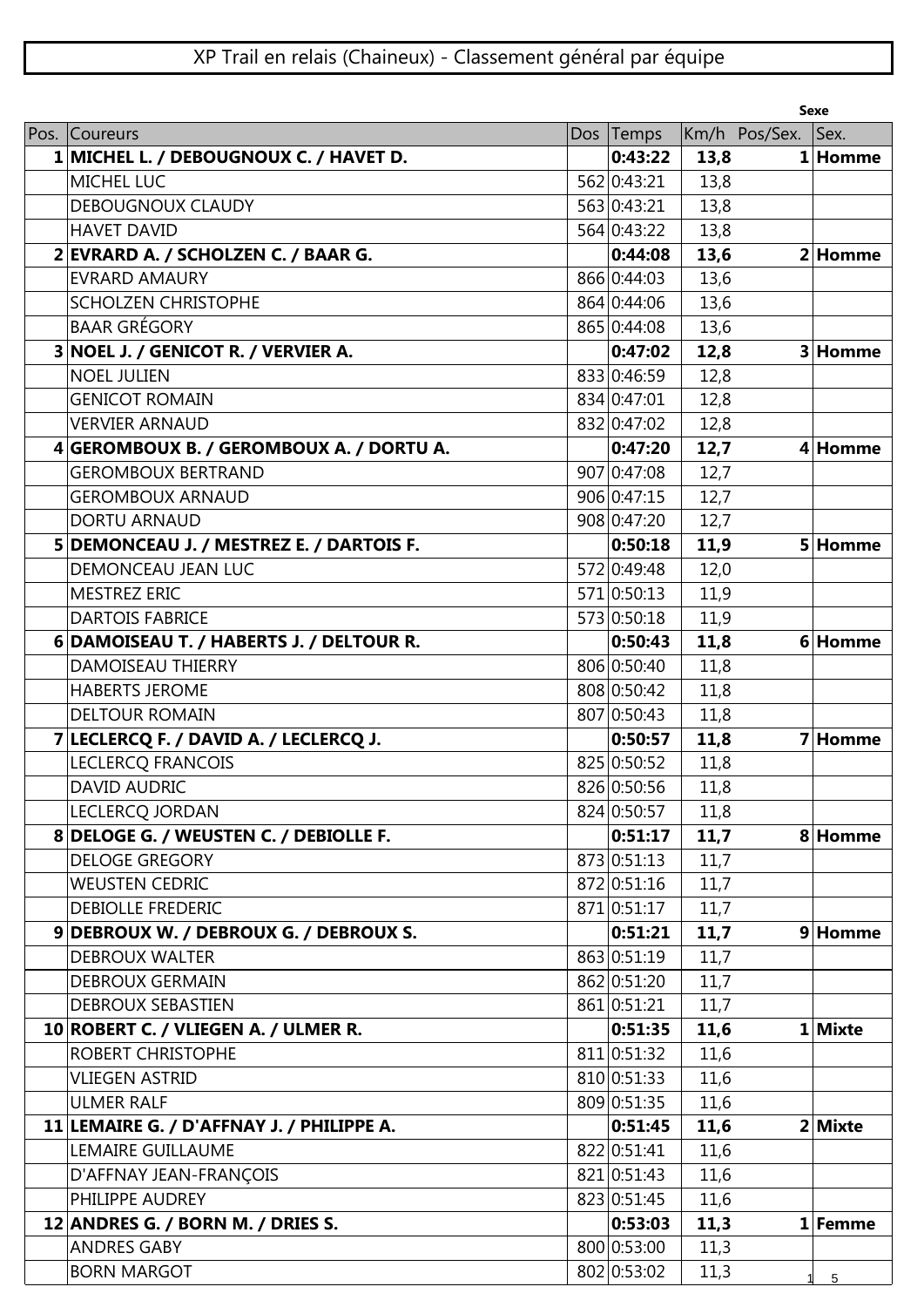|                                               |             |      |               | <b>Sexe</b> |
|-----------------------------------------------|-------------|------|---------------|-------------|
| Pos. Coureurs                                 | Dos Temps   |      | Km/h Pos/Sex. | Sex.        |
| <b>DRIES SABINE</b>                           | 801 0:53:03 | 11,3 |               |             |
| 13 GROSJEAN A. / BRONCKART J. / HOGGE G.      | 0:54:04     | 11,1 |               | 3 Mixte     |
| <b>GROSJEAN ANTHONY</b>                       | 882 0:54:01 | 11,1 |               |             |
| <b>BRONCKART JUSTINE</b>                      | 883 0:54:02 | 11,1 |               |             |
| <b>HOGGE GAETAN</b>                           | 884 0:54:04 | 11,1 |               |             |
| 14 DERU T. / DERU F. / NADENOEN O.            | 0:54:40     | 11,0 |               | 10 Homme    |
| <b>DERU TOM</b>                               | 869 0:54:37 | 11,0 |               |             |
| <b>DERU FABIAN</b>                            | 868 0:54:38 | 11,0 |               |             |
| <b>NADENOEN OLIVIER</b>                       | 867 0:54:40 | 11,0 |               |             |
| 15 SONKES O. / HAUGUSTAINE T. / TIGNÉE V.     | 0:55:17     | 10,9 |               | 11 Homme    |
| <b>SONKES OLIVIER</b>                         | 896 0:55:03 | 10,9 |               |             |
| <b>HAUGUSTAINE THOMAS</b>                     | 895 0:55:08 | 10,9 |               |             |
| <b>TIGNÉE VINCENT</b>                         | 894 0:55:17 | 10,9 |               |             |
| 16 TOUSSAINT P. / ROSSI S. / TOUSSAINT F.     | 0:55:23     | 10,8 |               | 12 Homme    |
| <b>TOUSSAINT PATRICK</b>                      | 805 0:55:15 | 10,9 |               |             |
| <b>ROSSI STEPHANE</b>                         | 804 0:55:20 | 10,8 |               |             |
| <b>TOUSSAINT FRANK</b>                        | 803 0:55:23 | 10,8 |               |             |
| 17 CUPERS P. / SOMJA J. / EVRARD J.           | 0:57:04     | 10,5 |               | 13 Homme    |
| <b>CUPERS PHILIPPE</b>                        | 567 0:56:56 | 10,5 |               |             |
| SOMJA JEAN-PHILIPPE                           | 565 0:57:03 | 10,5 |               |             |
| <b>EVRARD JOHAN</b>                           | 566 0:57:04 | 10,5 |               |             |
| 18 CHEFNEUX S. / PIRNAY C. / CHEFNEUX M.      | 0:58:37     | 10,2 |               | 4 Mixte     |
| <b>CHEFNEUX SEBASTIEN</b>                     | 852 0:58:32 | 10,2 |               |             |
| PIRNAY CHRISTOPHE                             | 853 0:58:35 | 10,2 |               |             |
| <b>CHEFNEUX MAUD</b>                          | 854 0:58:37 | 10,2 |               |             |
| 19 GENICOT L. / GENICOT T. / REMI B.          | 1:00:35     | 9,9  |               | 14 Homme    |
| <b>GENICOT LUCAS</b>                          | 850 1:00:32 | 9,9  |               |             |
| <b>GENICOT TOM</b>                            | 849 1:00:34 | 9,9  |               |             |
| <b>REMI BASTIEN</b>                           | 848 1:00:35 | 9,9  |               |             |
| 20 ANDRIEN T. / JAEGERS M. / SCHNAKERS A.     | 1:00:46     | 9,9  |               | 15 Homme    |
| <b>ANDRIEN TONY</b>                           | 938 1:00:42 | 9,9  |               |             |
| <b>JAEGERS MARC</b>                           | 937 1:00:44 | 9,9  |               |             |
| <b>SCHNAKERS ARNAUD</b>                       | 936 1:00:46 | 9,9  |               |             |
| 21 LEMAIRE M. / FRIPPIAT J. / VOLDERS V.      | 1:00:48     | 9,9  |               | 16 Homme    |
| <b>LEMAIRE MICHAEL</b>                        | 877 1:00:16 | 10,0 |               |             |
| <b>FRIPPIAT JULIEN</b>                        | 878 1:00:16 | 10,0 |               |             |
| <b>VOLDERS VINCENT</b>                        | 879 1:00:48 | 9,9  |               |             |
| 22 GEORGES S. / BECKERS J. / HOCK M.          | 1:01:08     | 9,8  |               | 17 Homme    |
| <b>GEORGES SEBASTIEN</b>                      | 898 1:01:05 | 9,8  |               |             |
| <b>BECKERS JULIEN</b>                         | 899 1:01:07 | 9,8  |               |             |
| <b>HOCK MICHAEL</b>                           | 897 1:01:08 | 9,8  |               |             |
| 23 HERZET M. / ORBAN S. / BREVER C.           | 1:01:12     | 9,8  |               | 2 Femme     |
| <b>HERZET MIREILLE</b>                        | 876 1:01:10 | 9,8  |               |             |
| <b>ORBAN SARAH</b>                            | 875 1:01:11 | 9,8  |               |             |
| <b>BREVER CLAIRE</b>                          | 874 1:01:12 | 9,8  |               |             |
| 24 PONS A. / WALRAFF W. / NIZET V.            | 1:01:59     | 9,7  |               | 5 Mixte     |
| <b>PONS ANNE</b>                              | 842 1:01:55 | 9,7  |               |             |
| <b>WALRAFF WALLY</b>                          | 844 1:01:57 | 9,7  |               |             |
| NIZET VERONIQUE                               | 841 1:01:59 | 9,7  |               |             |
| 25 HUTSCHEMACKERS G. / GAUTHY S. / LAMBERT C. | 1:02:16     | 9,6  |               | 18 Homme    |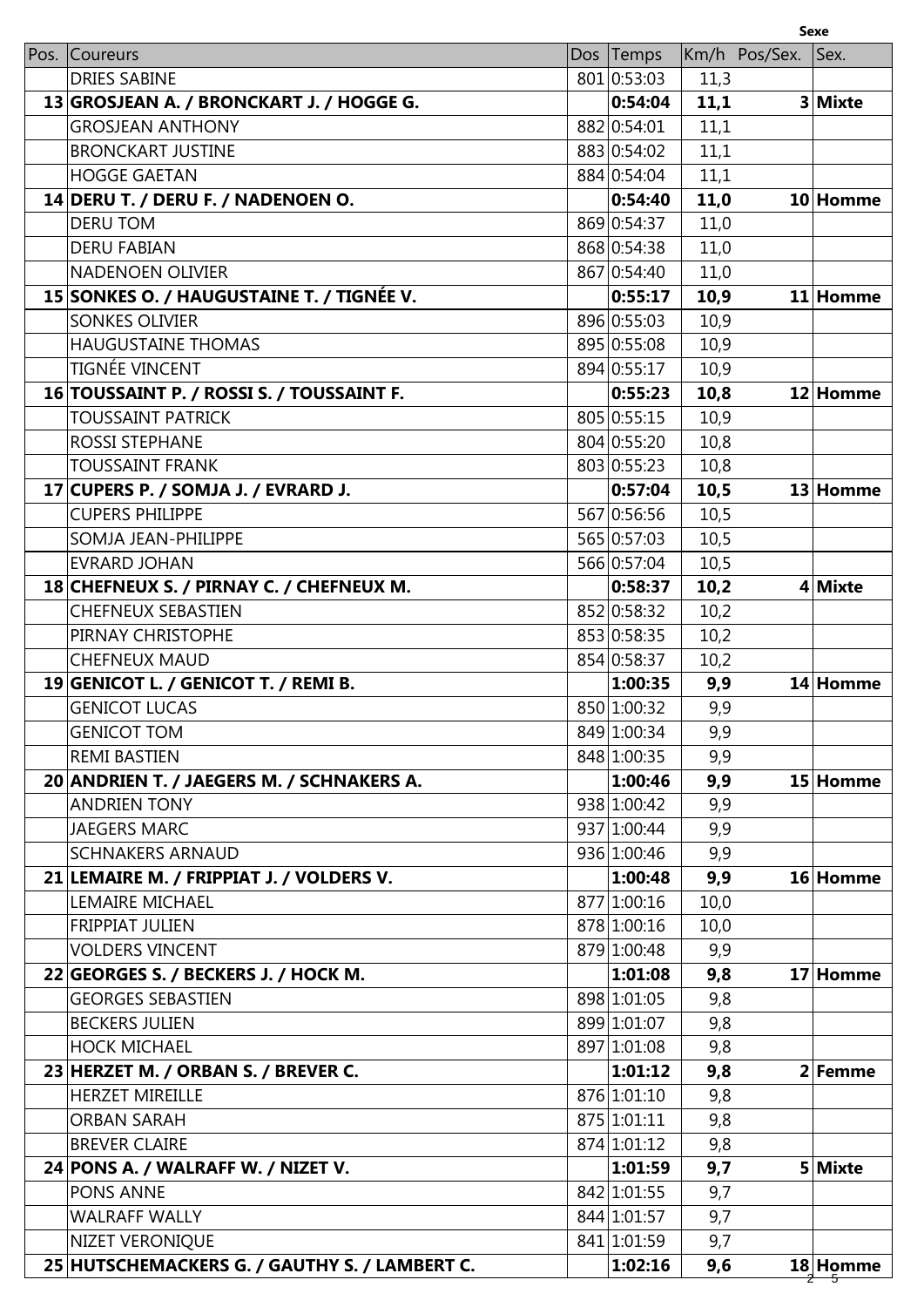|                                                |             |     |               | Sexe     |
|------------------------------------------------|-------------|-----|---------------|----------|
| Pos. Coureurs                                  | Dos Temps   |     | Km/h Pos/Sex. | Sex.     |
| <b>HUTSCHEMACKERS GAETAN</b>                   | 935 1:02:01 | 9,7 |               |          |
| <b>GAUTHY SERGE</b>                            | 934 1:02:04 | 9,7 |               |          |
| <b>LAMBERT CHRISTOPHE</b>                      | 933 1:02:16 | 9,6 |               |          |
| 26 SIMONS F. / HENSEN S. / LABEYE N.           | 1:02:49     | 9,6 |               | 6 Mixte  |
| <b>SIMONS FREDERIC</b>                         | 859 1:02:41 | 9,6 |               |          |
| <b>HENSEN STEPHANE</b>                         | 858 1:02:43 | 9,6 |               |          |
| <b>LABEYE NICOLE</b>                           | 860 1:02:49 | 9,6 |               |          |
| 27 BEUVENS F. / NEYKEN V. / BEGUIN O.          | 1:02:58     | 9,5 |               | 19 Homme |
| <b>BEUVENS FREDERIC</b>                        | 829 1:02:54 | 9,5 |               |          |
| <b>NEYKEN VINCENT</b>                          | 830 1:02:56 | 9,5 |               |          |
| <b>BEGUIN OLIVIER</b>                          | 831 1:02:58 | 9,5 |               |          |
| 28 FASSIN J. / DEVIGNE M. / DEVIGNE J.         | 1:03:31     | 9,4 |               | 20 Homme |
| <b>FASSIN JEAN-FRANCOIS</b>                    | 900 1:03:25 | 9,5 |               |          |
| <b>DEVIGNE MARTIN</b>                          | 902 1:03:27 | 9,5 |               |          |
| DEVIGNE JEAN MICHEL                            | 901 1:03:31 | 9,4 |               |          |
| 29 JACQUINET B. / RONDOZ B. / SKA O.           | 1:03:48     | 9,4 |               | 21 Homme |
| JACQUINET BERTRAND                             | 928 1:03:44 | 9,4 |               |          |
| RONDOZ BERTRAND                                | 927 1:03:46 | 9,4 |               |          |
| <b>SKA OLIVIER</b>                             | 929 1:03:48 | 9,4 |               |          |
| 30 LODOMEZ G. / CORDONNIER O. / LODOMEZ G.     | 1:04:39     | 9,3 |               | 22 Homme |
| <b>LODOMEZ GEOFFREY</b>                        | 910 1:04:34 | 9,3 |               |          |
| <b>CORDONNIER OLIVIER</b>                      | 911 1:04:37 | 9,3 |               |          |
| <b>LODOMEZ GREGORY</b>                         | 909 1:04:39 | 9,3 |               |          |
| 31 DE CECCO M. / DE CECCO J. / DE CECCO F.     | 1:05:44     | 9,1 |               | 23 Homme |
| DE CECCO MICHAEL                               | 941 1:05:41 | 9,1 |               |          |
| DE CECCO JONATHAN                              | 943 1:05:43 | 9,1 |               |          |
| DE CECCO FREDERIC                              | 942 1:05:44 | 9,1 |               |          |
| 32 ERNOULD M. / ELOYE J. / BECKER S.           | 1:06:45     | 9,0 |               | 7 Mixte  |
| <b>ERNOULD MARIE</b>                           | 819 1:06:42 | 9,0 |               |          |
| <b>ELOYE JONATHAN</b>                          | 818 1:06:43 | 9,0 |               |          |
| <b>BECKER SARAH</b>                            | 820 1:06:45 | 9,0 |               |          |
| 33 LEONARD A. / ANDRE B. / DEMAZY G.           | 1:06:49     | 9,0 |               | 8 Mixte  |
| <b>LEONARD AXEL</b>                            | 913 1:06:34 | 9,0 |               |          |
| <b>ANDRE BRIGITTE</b>                          | 914 1:06:39 | 9,0 |               |          |
| <b>DEMAZY GERMAIN</b>                          | 912 1:06:49 | 9,0 |               |          |
| 34 STEINBUSCH V. / BONAVENTURE F. / DELHEZ F.  | 1:07:00     | 9,0 |               | 9 Mixte  |
| <b>STEINBUSCH VINCENT</b>                      | 917 1:06:56 | 9,0 |               |          |
| <b>BONAVENTURE FRANCOISE</b>                   | 915 1:06:58 | 9,0 |               |          |
| <b>DELHEZ FREDERIC</b>                         | 916 1:07:00 | 9,0 |               |          |
| 35 HERTAY F. / CHARLIER A. / RUIZ DOMINGUEZ S. | 1:07:46     | 8,9 |               | 3 Femme  |
| <b>HERTAY FRANCOISE</b>                        | 903 1:07:36 | 8,9 |               |          |
| <b>CHARLIER ANNE-CATHERINE</b>                 | 904 1:07:44 | 8,9 |               |          |
| RUIZ DOMINGUEZ SABRINA                         | 905 1:07:46 | 8,9 |               |          |
| 36 BOULANGER B. / BOULANGER V. / LEFEBVRE M.   | 1:08:02     | 8,8 |               | 10 Mixte |
| <b>BOULANGER BRYAN</b>                         | 835 1:02:30 | 9,6 |               |          |
| <b>BOULANGER VICTOR</b>                        | 836 1:02:32 | 9,6 |               |          |
| LEFEBVRE MARIE                                 | 837 1:08:02 | 8,8 |               |          |
| 37 LAURENT A. / JENNES P. / BURLEON Q.         | 1:08:13     | 8,8 |               | 24 Homme |
| <b>LAURENT ANDRE</b>                           | 889 1:08:03 | 8,8 |               |          |
| <b>JENNES PATRICK</b>                          | 890 1:08:06 | 8,8 |               |          |
|                                                |             |     |               | 5        |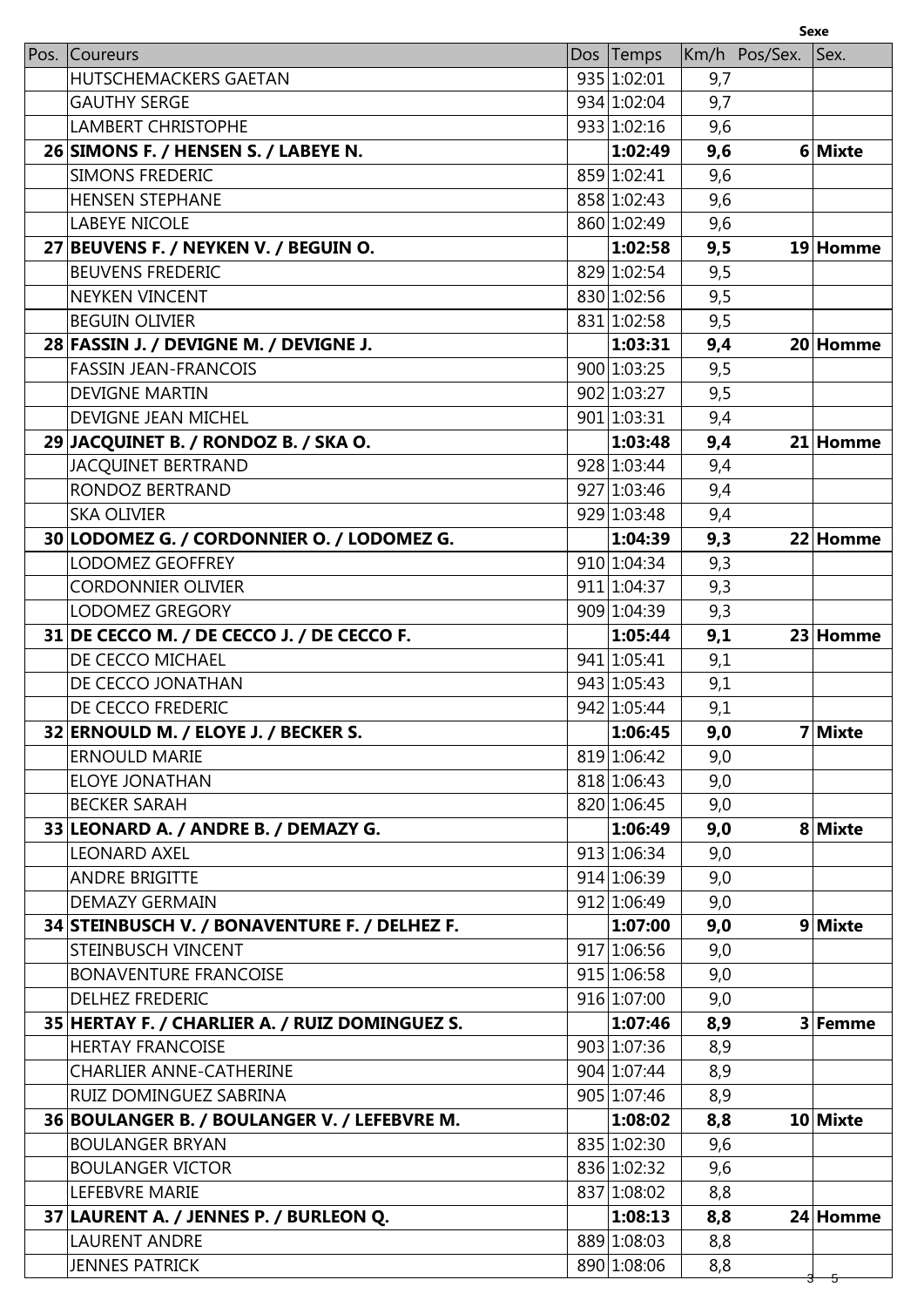|                                                   |             |      |               | <b>Sexe</b> |
|---------------------------------------------------|-------------|------|---------------|-------------|
| Pos. Coureurs                                     | Dos Temps   |      | Km/h Pos/Sex. | Sex.        |
| <b>BURLEON QUENTIN</b>                            | 888 1:08:13 | 8,8  |               |             |
| 38 JOWAY E. / MERCIER S. / RENWART S.             | 1:09:51     | 8,6  |               | 11 Mixte    |
| <b>JOWAY ERIC</b>                                 | 855 1:09:49 | 8,6  |               |             |
| <b>MERCIER SYLVIE</b>                             | 857 1:09:50 | 8,6  |               |             |
| RENWART SABRINA                                   | 856 1:09:51 | 8,6  |               |             |
| 39 BLOEMEN V. / DENOZ B. / CLAESSEN T.            | 1:10:25     | 8,5  |               | 12 Mixte    |
| <b>BLOEMEN VALENTINE</b>                          | 892 1:10:20 | 8,5  |               |             |
| <b>DENOZ BENJAMIN</b>                             | 891 1:10:23 | 8,5  |               |             |
| <b>CLAESSEN TOM</b>                               | 893 1:10:25 | 8,5  |               |             |
| 40 BREVER M. / BREVER E. / WILLEMS F.             | 1:10:33     | 8,5  |               | 4 Femme     |
| <b>BREVER MARGAUX</b>                             | 813 1:10:30 | 8,5  |               |             |
| <b>BREVER EVE</b>                                 | 814 1:10:31 | 8,5  |               |             |
| <b>WILLEMS FLORENCE</b>                           | 812 1:10:33 | 8,5  |               |             |
| 41 CHARLIER P. / WADELEUX R. / LABRIQUE F.        | 1:11:26     | 8,4  |               | 13 Mixte    |
| <b>CHARLIER PIERRE</b>                            | 920 1:11:07 | 8,4  |               |             |
| WADELEUX RAPHAËL                                  | 918 1:11:16 | 8,4  |               |             |
| <b>LABRIQUE FLORENCE</b>                          | 919 1:11:26 | 8,4  |               |             |
| 42 DUESBERG M. / INCONNU S. / TELLER A.           | 1:11:35     | 8,4  |               | 14 Mixte    |
| <b>DUESBERG MIKE</b>                              | 838 1:03:38 | 9,4  |               |             |
| <b>INCONNU STEPHANIE</b>                          | 840 1:11:02 | 8,4  |               |             |
| <b>TELLER ALICIA</b>                              | 839 1:11:35 | 8,4  |               |             |
| 43 RADERMECKER M. / BADENBERG B. / RADERMECKER F. | 1:13:07     | 8,2  |               | 15 Mixte    |
| RADERMECKER MARIE-ANNE                            | 560 1:13:03 | 8,2  |               |             |
| <b>BADENBERG BERNARD</b>                          | 559 1:13:05 | 8,2  |               |             |
| RADERMECKER FANNY                                 | 561 1:13:07 | 8,2  |               |             |
| 44 HONY A. / ABDESLAM J. / MARENNE S.             | 1:15:03     | 8,0  |               | 25 Homme    |
| <b>HONY ALIX</b>                                  | 557 1:14:54 | 8,0  |               |             |
| <b>ABDESLAM JULIEN</b>                            | 556 1:14:55 | 8,0  |               |             |
| <b>MARENNE SIMON</b>                              | 558 1:15:03 | 8,0  |               |             |
| 45 GAUTHY P. / GAUTHY E. / BEMELMANS T.           | 1:15:08     | 8,0  |               | 16 Mixte    |
| <b>GAUTHY PIERRE</b>                              | 931 1:14:57 | 8,0  |               |             |
| <b>GAUTHY ELISE</b>                               | 932 1:15:08 | 8,0  |               |             |
| <b>BEMELMANS THEO</b>                             | 930 1:15:08 | 8,0  |               |             |
| 46 DELREZ N. / DELREZ A. / HENTIENS A.            | 1:17:52     | 7,7  |               | 17 Mixte    |
| <b>DELREZ NOAH</b>                                | 816 1:17:42 | 7,7  |               |             |
| <b>DELREZ AMAURY</b>                              | 815 1:17:48 | 7,7  |               |             |
| <b>HENTIENS AURELIE</b>                           | 817 1:17:52 | 7,7  |               |             |
| 47 SCHEEN O. / SOHIER M. / FERRARA N.             | 1:21:26     | 7,4  |               | 18 Mixte    |
| <b>SCHEEN OLIVIER</b>                             | 845 1:21:26 | 7,4  |               |             |
| SOHIER MARIE CATHERINE                            | 847 1:21:26 | 7,4  |               |             |
| <b>FERRARA NICOLAS</b>                            | 846 1:21:26 | 7,4  |               |             |
| 48 PIERRE B. / HURDEBISE V. / DORTU L.            | 1:24:23     | 7,1  |               | 19 Mixte    |
| PIERRE BENOIT                                     | 885 1:24:17 | 7,1  |               |             |
| <b>HURDEBISE VALERIE</b>                          | 886 1:24:19 | 7,1  |               |             |
| DORTU LAURE ANNE                                  | 887 1:24:23 | 7,1  |               |             |
| 49 DUMBRUCH A. / GUADAGNINO L. / GUADAGNINO S.    | 1:26:57     | 6,9  |               | 20 Mixte    |
| <b>DUMBRUCH ANNE</b>                              | 923 1:26:57 | 6,9  |               |             |
| <b>GUADAGNINO LOUIS</b>                           | 925 1:26:57 | 6,9  |               |             |
| <b>GUADAGNINO SIMEON</b>                          | 926 1:26:57 | 6,9  |               |             |
| 50 FLAMAND M.                                     | 0:51:22     | 11,7 |               |             |
|                                                   |             |      |               | 5           |